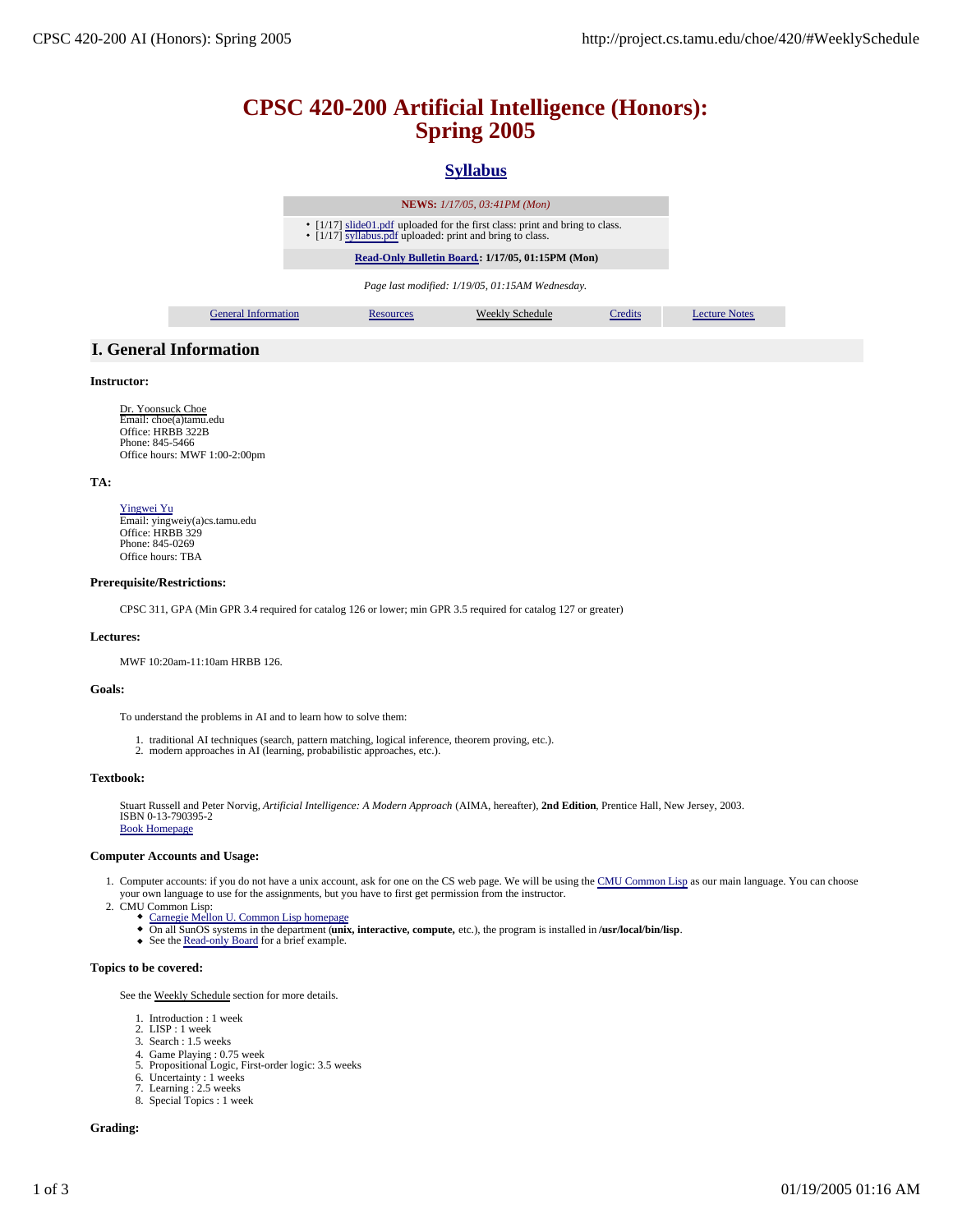- 1. Exams: 45% (midterm: 20%, final: 25%)
- 2. Homeworks (about 3): 15%
- 3. Programming Assignments (about 3): 36%
- 4. Paper commentary (about 1): 4%

Grading will be on the absolute scale. The cutoff for an 'A' will be at most 90% of total score, 80% for a 'B', 70% for a 'C', and 60% for a 'D'. However, these cutoffs might be lowered at the end of the semester to accomodate the actual distribution of grades.

### **Academic Policy:**

The TAMU student rules (http://student-rules.tamu.edu/), Part I Rule 20 will be **strictly** enforced.

Local course policy is as follows:

- All work should be done **individually** and **on your own** unless otherwise allowed by the instructor.
- Discussion is only allowed immediately before, during, or immediately after the class, or during the instructor's office hours.
- If you find solutions to homeworks or programming assignments on the web (or in a book, etc.), you may (or may not) use it. Please talk to the instructor first for permission.

### **Students with Disabilities:**

The Americans with Disabilities Act (ADA) is a federal anti-discrimination statute that provides comprehensive civil rights protection for persons with disabilities. Among other things, this legislation requires that all students with disabilities be guaranteed a learning environment that provides for reasonable accommodation of their disabilities. If you believe you have a disability requiring an accommodation, please contact the Department of Student Life: Services for Students with<br>Disabilities in Room 126 of the Koldus Building, or call 845-16

# **II. Resources**

- 1. LISP quick reference<br>2. CMU Common Lisp
- 2. **CMU Common Lisp** (This one will be used in the class.)<br>3. **GCL** manual (very in-depth and technical).
- GCL manual (very in-depth and technical).
- 4. GNU Common Lisp<br>5. Lisp resources
- Lisp resources
- 6. My general resources page
- 7. 420 Reading List

# **III. Weekly Schedule and Class Notes**

- Lecture notes (in PDF format): all notes will be uploaded in this directory.  $\bullet$
- It is **your responsibility** to download, print, and bring the notes to the class. Notes will be available 24 hours before each class.
- 
- See the 2005 Spring TAMU Calendar for breaks, etc. December 9 (Tue) is the last class day.<br>When reading the chapters, you do not have to memorize everything. A separate list of terms you need to know will be handed out pri
- All reading material below refers to the AIMA book 2nd edition. The *(old XX)* tags next in the Reading field are the corresponding chapters in the old AIMA book (1st edition). To see how the 1st and the 2nd edition chapters correspond, see the "AIMA 1st and 2nd edition chapter map".
- This is a very rough draft: More detail will be available as we go along.

| Week Date      |             | <b>Topic</b>                                        | <b>Reading</b>                                          | <b>Assignments</b>                                | <b>Notices and Dues</b>   | <b>Notes</b> |
|----------------|-------------|-----------------------------------------------------|---------------------------------------------------------|---------------------------------------------------|---------------------------|--------------|
| $\mathbf{1}$   | 1/17        | MLK Day (Holiday)                                   |                                                         |                                                   |                           |              |
| $\mathbf{1}$   | 1/19        | Introduction                                        | Chapter 1<br>$1.1$ and $1.2$                            |                                                   |                           | slide01.pdf  |
| $\mathbf{1}$   | 1/21        | <b>Introduction</b>                                 | Chapter 26<br>26.1 and 26.2                             |                                                   |                           |              |
| 2              | $1/24$ Lisp |                                                     | Lisp quick ref                                          | Program #1 assigned; skeleton code<br>(deriv.lsp) |                           |              |
| $\overline{c}$ | 1/26        | <b>Uninformed Search</b><br>(BFS, DFS, DLS, IDS)    | Chapter 3.1-3.5<br>$(3.6, 3.7$ optional)                |                                                   |                           |              |
| $\overline{2}$ | 1/28        | Informed<br>Search (BFS, Greedy, A*)                | Chapter 4.1-4.3 (4.4 optional)<br>$\left($ old 4.1-4.3) |                                                   |                           |              |
| $\overline{3}$ | 1/31        | $\mathbf{u}$                                        |                                                         |                                                   |                           |              |
| $\overline{3}$ | 2/2         | IDA*.Heuristic Search.<br>Simulated Annealing, etc. | Chapter 4                                               |                                                   |                           |              |
| $\mathfrak{Z}$ | 2/4         | $\mathbf{u}$                                        |                                                         |                                                   |                           |              |
| $\overline{4}$ | 2/7         | Game playing<br>Min-Max, Alpha-Beta                 | Chapter 5 (optional) and 6.1-6.8 (old<br>5)             | Program #2 assigned                               | Program #1 due (in class) |              |
| $\overline{4}$ | 2/9         | $\mathbf{H}$                                        |                                                         |                                                   |                           |              |
| $\overline{4}$ | 2/11        | Game playing wrap up<br>Propositional Logic         | Chapter 7.1, 7.3, 7.5, 7.6 (old 6)                      |                                                   |                           |              |
| $\sqrt{5}$     | 2/14        | Theorem proving                                     | Chapter 9 (old 10)                                      | Homework #1 announced                             |                           |              |
| 5              | 2/16        | $\eta$                                              |                                                         |                                                   |                           |              |
| $\mathfrak{S}$ | 2/18        | $\boldsymbol{\theta}$                               |                                                         |                                                   |                           |              |
| 6              | 2/21        | First-order logic                                   | Chapter 8 (old 7)                                       | Homework #2 announced                             | Homework #1 due           |              |
| 6              | 2/23        | $\overline{\phantom{a}}$                            |                                                         |                                                   |                           |              |